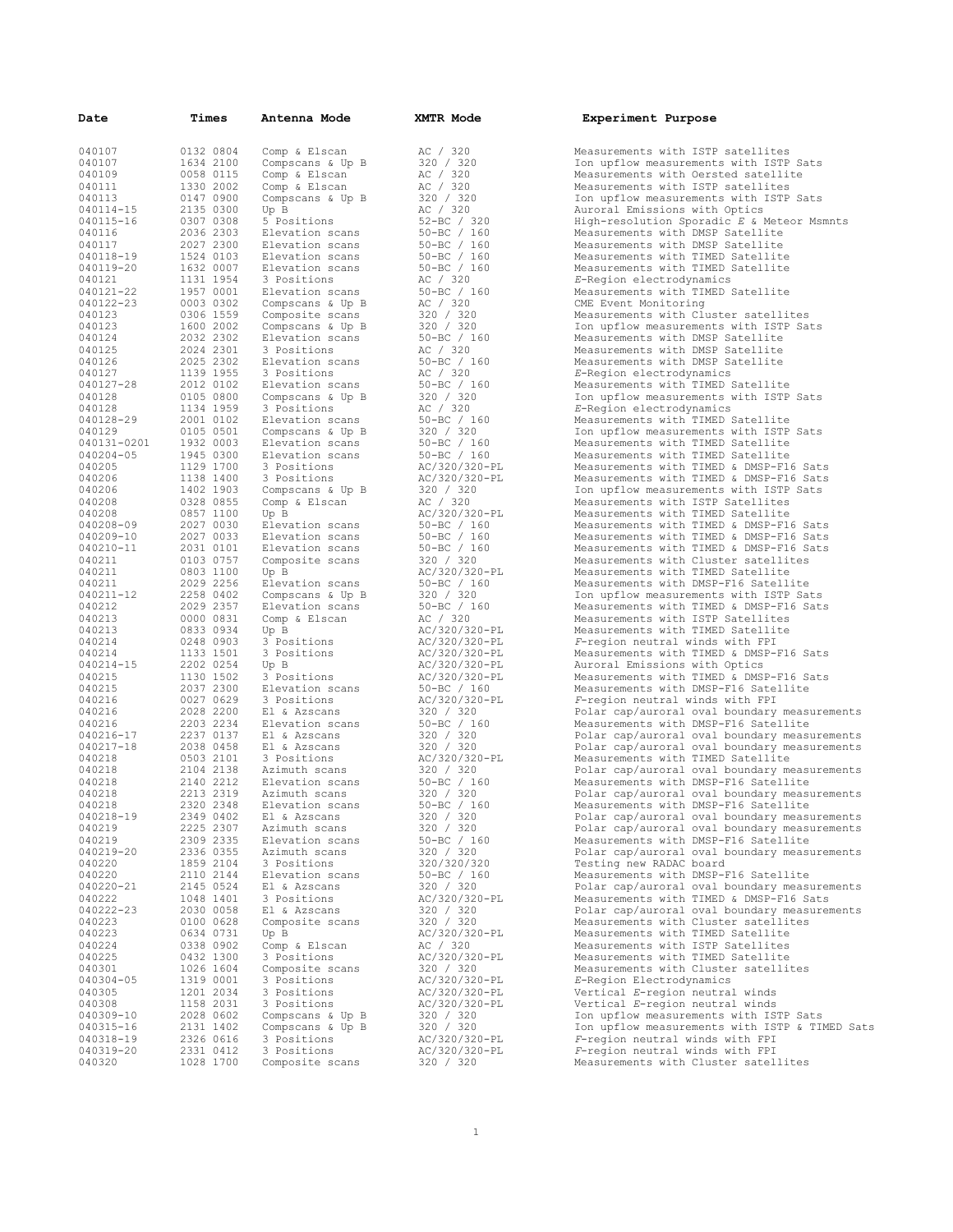| Date        | Times     | Antenna Mode     | <b>XMTR Mode</b> | Experiment Purpose                           |
|-------------|-----------|------------------|------------------|----------------------------------------------|
|             |           |                  |                  |                                              |
| 040321-22   | 2332 0601 | 3 Positions      | AC/320/320-PL    | F-region neutral winds with FPI              |
| 040323      | 0212 1401 | Elevation scans  | $50 - BC / 160$  | Measurements with TIMED Satellite            |
| 040324      | 0929 2058 | Comp & Elscan    | AC / 320         | Measurements with ISTP Satellites            |
| 040324-25   | 2101 0503 | Composite scans  | 320 / 320        | Measurements with Cluster satellites         |
| 040325-26   | 1836 0504 | Compscans & Up B | 320 / 320        | Ion upflow measurements with ISTP Sats       |
| 040329-0403 | 1228 1600 | Composite scans  | 320 / 320        | World Days (MI Coupling)                     |
| 040404      | 0738 1300 | Compscans & Up B | 320 / 320        | Ion upflow measurements with ISTP Sats       |
| 040405      | 0134 1003 | Composite scans  | 320 / 320        | Measurements with TIMED satellite            |
| 040408      | 0923 1603 | Composite scans  | 320 / 320        | Measurements with Cluster satellites         |
| 040412-13   | 2129 0603 | Composite scans  | 320 / 320        | Measurements with Cluster satellites         |
| 040414      | 1131 2001 | Comp & Elscan    | AC / 320         | Measurements with ISTP Satellites            |
| 040417      | 0006 0804 | Comp & Elscan    | AC / 320         | Measurements with ISTP Satellites            |
| 040420      | 0857 1403 | Composite scans  | 320 / 320        | Measurements with Cluster satellites         |
| 040421-23   | 2329 1102 | 3 Positions      | AC/320/320-PL    | Vertical E-region neutral winds              |
| 040428      | 0926 2056 | 3 Positions      | AC/320/320-PL    | E-Region Electrodynamics                     |
| 040428-29   | 2059 0501 | Composite scans  | 320 / 320        | Measurements with TIMED satellite            |
| 040502      | 0938 1500 | Compscans & Up B | 320 / 320        | Ion upflow measurements with ISTP Sats       |
| 040505-06   | 1942 0403 | Composite scans  | 320 / 320        | Measurements with TIMED satellite            |
| 040509-11   | 2338 0003 | 3 Positions      | AC/320/320-PL    | Vertical E-region neutral winds              |
| 040512      | 0833 1402 | Compscans & Up B | 320 / 320        | Ion upflow measurements with ISTP Sats       |
| 040517-20   | 1233 1602 | Compscans & Up B | 320 / 320        | World Days                                   |
| 040525      | 1804 2300 | Composite scans  | 320 / 320        | Measurements with Cluster satellites         |
| 040525-26   | 2303 0005 | Composite scans  | 320 / 320        | Measurements with TIMED satellite            |
| 040530      | 1732 2303 | Compscans & Up B | 320 / 320        | Ion upflow measurements with ISTP Sats       |
| 040603      | 1535 2301 | Compscans & Up B | 320 / 320        | Measurements with Cluster satellites         |
| 040608      | 1134 1603 | Compscans & Up B | 320 / 320        | Ion upflow measurements with ISTP Sats       |
| 040614-19   | 1231 0001 | 3 Positions      | AC/320/320-PL    | World Days (LTCS)                            |
| 040621      | 1533 2302 | Composite scans  | 320 / 320        | Measurements with TIMED satellite            |
| 040622      | 1031 1553 | Compscans & Up B | 320 / 320        | Ion upflow measurements with ISTP Sats       |
| 040622      | 1556 2200 | Composite scans  | 320 / 320        | Measurements with Cluster satellites         |
| 040622-23   | 2205 2107 | 3 Positions      | AC/320/320-PL    | Vertical E-region neutral winds              |
| 040624      | 0524 1102 | Compscans & Up B | 320 / 320        | Ion upflow measurements with ISTP Sats       |
| 040706-07   | 0056 0057 | Vertical         | AC/320/320-PL    | Vertical E-region neutral winds              |
| 040707-08   | 0100 0100 | 3 Positions      | AC/320/320-PL    | E-Region Electrodynamics                     |
| 040712      | 0628 1452 | Composite scans  | 320 / 320        | Measurements with TIMED satellite            |
| 040712      | 1456 2102 | Compscans & Up B | 320 / 320        | Ion upflow measurements with ISTP Sats       |
| 040714-15   | 2139 0255 | Compscans & Up B | 320 / 320        | Ion upflow measurements with ISTP Sats       |
| 040715      | 0258 0858 | Composite scans  | 320 / 320        | Measurements with Cluster satellites         |
| 040715      | 0859 1407 | Composite scans  | 320 / 320        | Measurements with TIMED satellite            |
| 040718      | 0731 1300 | Compscans & Up B | 320 / 320        | Ion upflow measurements with ISTP Sats       |
| 040721-22   | 2133 0302 | Compscans & Up B | 320 / 320        | Ion upflow measurements with ISTP Sats       |
| 040722      | 0304 0802 | Composite scans  | 320 / 320        | Measurements with Cluster satellites         |
| 040722      | 0804 1359 | Composite scans  | 320 / 320        | Measurements with TIMED satellite            |
| 040722      | 1402 1906 | Compscans & Up B | 320 / 320        | Ion upflow measurements with ISTP Sats       |
| 040723      | 1333 2006 | Composite scans  | 320 / 320        | Measurements with Cluster satellites         |
| 040726-28   | 2356 0201 | Compscans & Up B | 320 / 320        | CME Event Monitoring                         |
| 040729      | 0229 0803 | Composite scans  | 320 / 320        | Measurements with Cluster satellites         |
| 040802-03   | 2347 0507 | Vertical         | 52-BCPP/320      | Detection of Polar Mesospheric Summer Echoes |
| 040803-04   | 1929 0103 | Compscans & Up B | 320 / 320        | Ion upflow measurements with ISTP Sats       |
| 040804-05   | 0107 0109 | Vertical         | AC/320/320-PL    | Vertical E-region neutral winds              |
| 040806      | 0227 0756 | Compscans & Up B | 320 / 320        | Ion upflow measurements with ISTP Sats       |
| 040806      | 0759 1003 | Compscans & Up B | 320 / 320        | Measurements with TIMED satellite            |
| 040808      | 0034 0758 | Composite scans  | 320 / 320        | Measurements with Cluster satellites         |
| 040808      | 0801 0903 | Composite scans  | 320 / 320        | Measurements with TIMED satellite            |
| 040811      | 1332 1856 | Composite scans  | 320 / 320        | Measurements with Cluster satellites         |
| 040811      | 1857 2355 | Compscans & Up B | 320 / 320        | Ion upflow measurements with ISTP Sats       |
| 040811-12   | 2358 0202 | Compscans & Up B | 320 / 320        | Measurements with TIMED satellite            |
| 040812-13   | 2248 0605 | Vertical         | 52-BCPP/320      | Detection of Polar Mesospheric Summer Echoes |
| 040814-15   | 2238 0504 | Vertical         | 52-BCPP/320      | Detection of Polar Mesospheric Summer Echoes |
| 040816      | 0131 0803 | Compscans & Up B | 320 / 320        | Ion upflow measurements with ISTP Sats       |
| 040818      | 1736 2259 | Compscans & Up B | 320 / 320        | Ion upflow measurements with ISTP Sats       |
| 040818-19   | 2303 0203 | Compscans & Up B | 320 / 320        | Measurements with TIMED satellite            |
| 040819-20   | 2142 0101 | Composite scans  | 320 / 320        | Measurements with TIMED satellite            |
| 040820      | 0102 0702 | Composite scans  | 320 / 320        | Measurements with Cluster satellites         |
| 040820      | 0703 0805 | Composite scans  | 320 / 320        | Measurements with TIMED satellite            |
| 040821-22   | 2027 0107 | Composite scans  | 320 / 320        | Measurements with TIMED satellite            |
| 040822      | 0112 0703 | Composite scans  | 320 / 320        | Measurements with Cluster satellites         |
| 040823      | 1133 1800 | Composite scans  | 320 / 320        | Measurements with Cluster satellites         |
| 040824      | 1230 1804 | Compscans & Up B | 320 / 320        | Ion upflow measurements with ISTP Sats       |
| 040826-27   | 2007 0001 | Composite scans  | 320 / 320        | Measurements with TIMED satellite            |
| 040827      | 0005 0544 | Composite scans  | 320 / 320        | Measurements with Cluster satellites         |
| 040902-03   | 2229 0404 | Composite scans  | 320 / 320        | Measurements with Cluster satellites         |
| 040904      | 1129 1707 | Composite scans  | 320 / 320        | Measurements with Cluster satellites         |
| 040907      | 1132 2000 | 3 Positions      | AC/320/320-PL    | Vertical E-region neutral winds              |
| 040908      | 0034 0600 | Up B             | AC/320/320-PL    | Auroral Emissions with Optics                |
| 040913-16   | 1231 1600 | Compscans & Up B | 320 / 320        | World Days                                   |
| 040917-18   | 1625 0102 | 3 Positions      | AC/320/320-PL    | Measurements with TIMED satellite            |
| 040918      | 0105 0602 | Compscans & Up B | 320 / 320        | Ion upflow measurements with ISTP Sats       |
| 040918      | 1130 2003 | 3 Positions      | AC/320/320-PL    | Vertical E-region neutral winds              |
|             |           |                  |                  |                                              |

| Experiment Purpose |  |
|--------------------|--|
|--------------------|--|